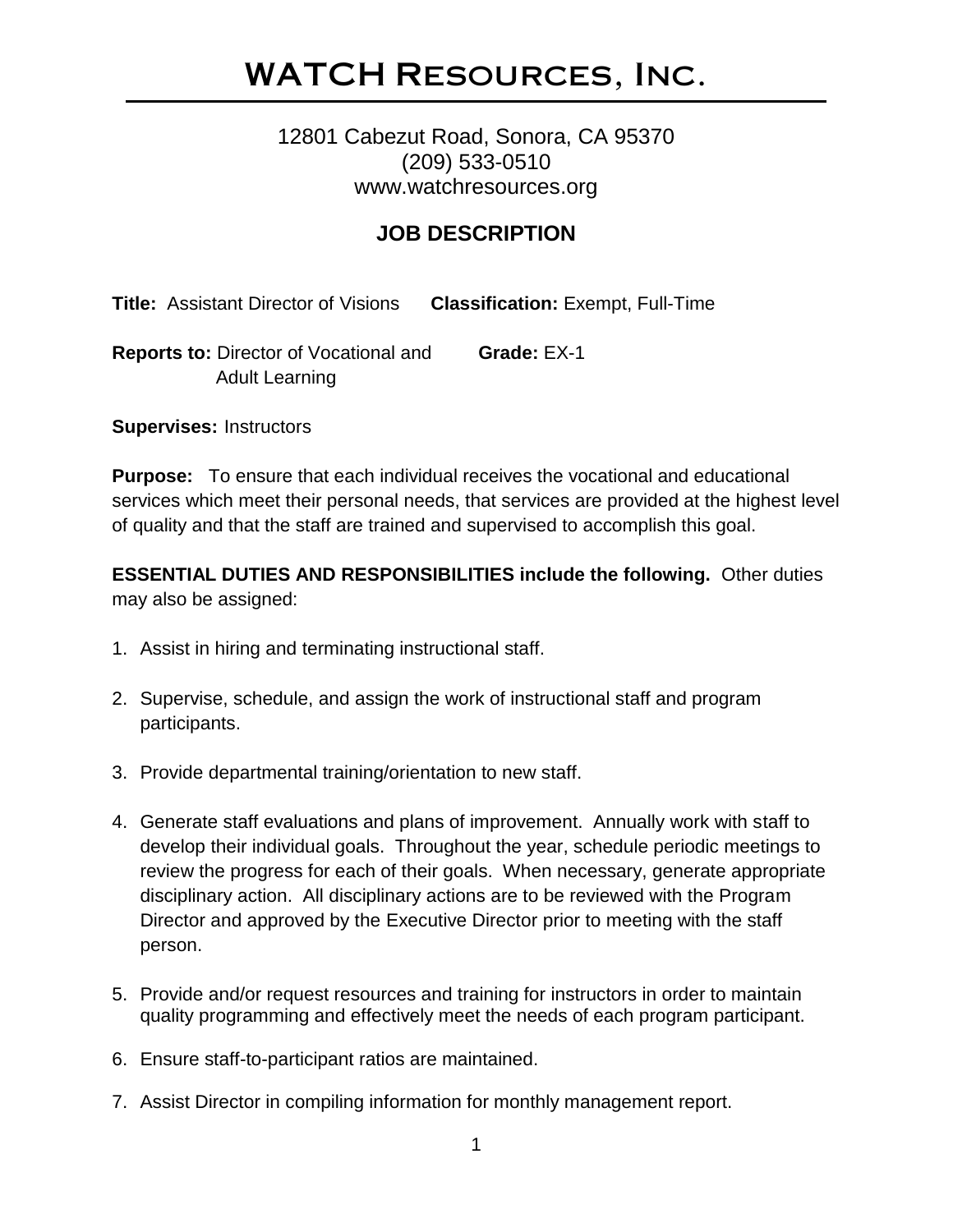- 8. Ensure a safe environment for program participants, staff and guests.
- 9. Develop and supervise program curriculum and individual participant behavior management plans.
- 10.Supervise the development and implementation of client Individual Service Plans (ISPs) as follows:
	- Assure that the ISP's are prepared by instructional staff in a timely manner.
	- Review the ISP's to ensure that they are relevant, thorough, appropriate and well written. Review all recommendations for change with respective staff person.
	- Assure that the instructional program relates to the individuals needs.
	- Assure that plans are implemented.
- 11.Meet with parents, Service Coordinators, and other members of the ID Team to discuss program participant's progress and problems that are not of a routine nature. Make recommendations to Program Director.
- 12.Provide one on one counseling or supervision of program participant as needed.
- 13.Develop and maintain professional relationships with families, care providers, other support agencies as well as contact customers when needed.
- 14.Supervise staff administration and respective charting of participant prescribed medications as necessary. Maintain medications in a locked storage area.
- 15.Ensure the health, safety and well being of each program participant.
- 16.Ensure that the Wage & Hour Laws relative to sub minimum wage certification are maintained and adhered to.
- 17.Track contract billing and program participant attendance.|
- 18.Responsible for management information and program evaluation reports on a monthly basis.
- 19.Advise Program Director of program equipment, materials and supplies needed.
- 20.Fill in as an Instructor as needed.
- 21.Use personal or agency vehicle for agency business as needed.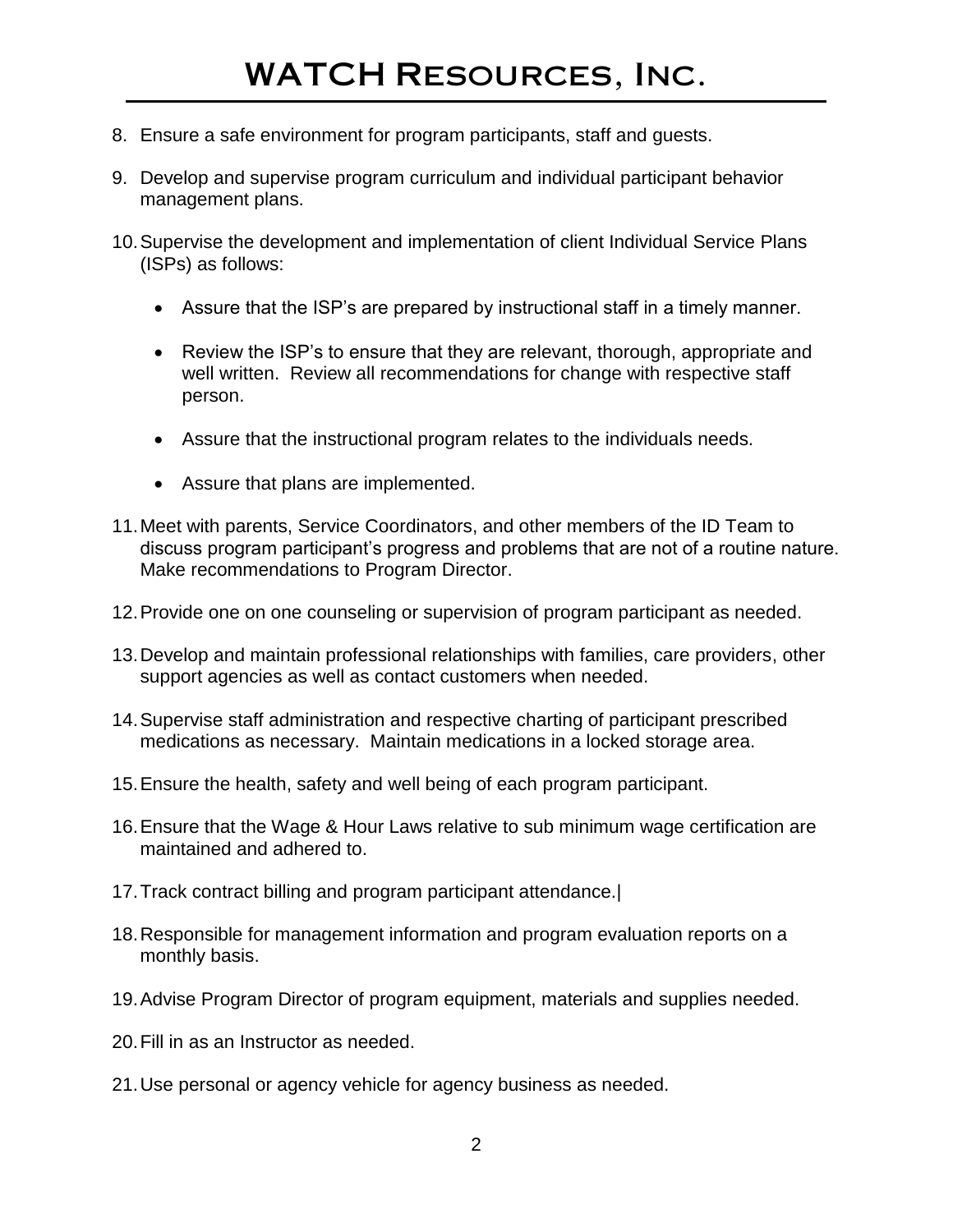- 22.Attend staff and management meetings, educational training's, and other job related meetings as requested.
- 23.Assist in the preparation of and adherence to the agency budget.

**QUALIFICATION REQUIREMENTS:** To perform this job successfully, an individual must be able to perform each essential duty satisfactorily and be committed to the Mission of WATCH Resources, Inc. The requirements listed below are representative of the knowledge, skill and/or ability required. Reasonable accommodations may be made to enable and individual with disabilities to perform the essential functions in accordance with the Americans with Disabilities Act (ADA), 1991.

#### **A. Education and/or Experience:**

- 1. Bachelor's degree or the equivalent is preferred. Major in psychology, social work, education, rehabilitation or a related field. High School diploma required.
- 2. Experience in direct services to persons with disabilities, Additional experience may be substituted for educational requirements in item #1.
- 3. Experience supervising staff is preferred.
- 4. Experience in effectively teaching and training groups and individuals.

#### **B. Working Knowledge of:**

- 1. Disabilities and related characteristics of individuals, served by the agency, ability to deal positively and creatively with developmentally disabled adults.
- 2. Effective interpersonal communication skills.
- 3. Windows based computer programs in word processing, data base, and spread sheets, preferably Microsoft Office.

#### **C. Language Skills:**

- 1. Ability to communicate verbally and in writing.
- 2. Ability to make effective speaking presentations.
- 3. Excellent writing skills.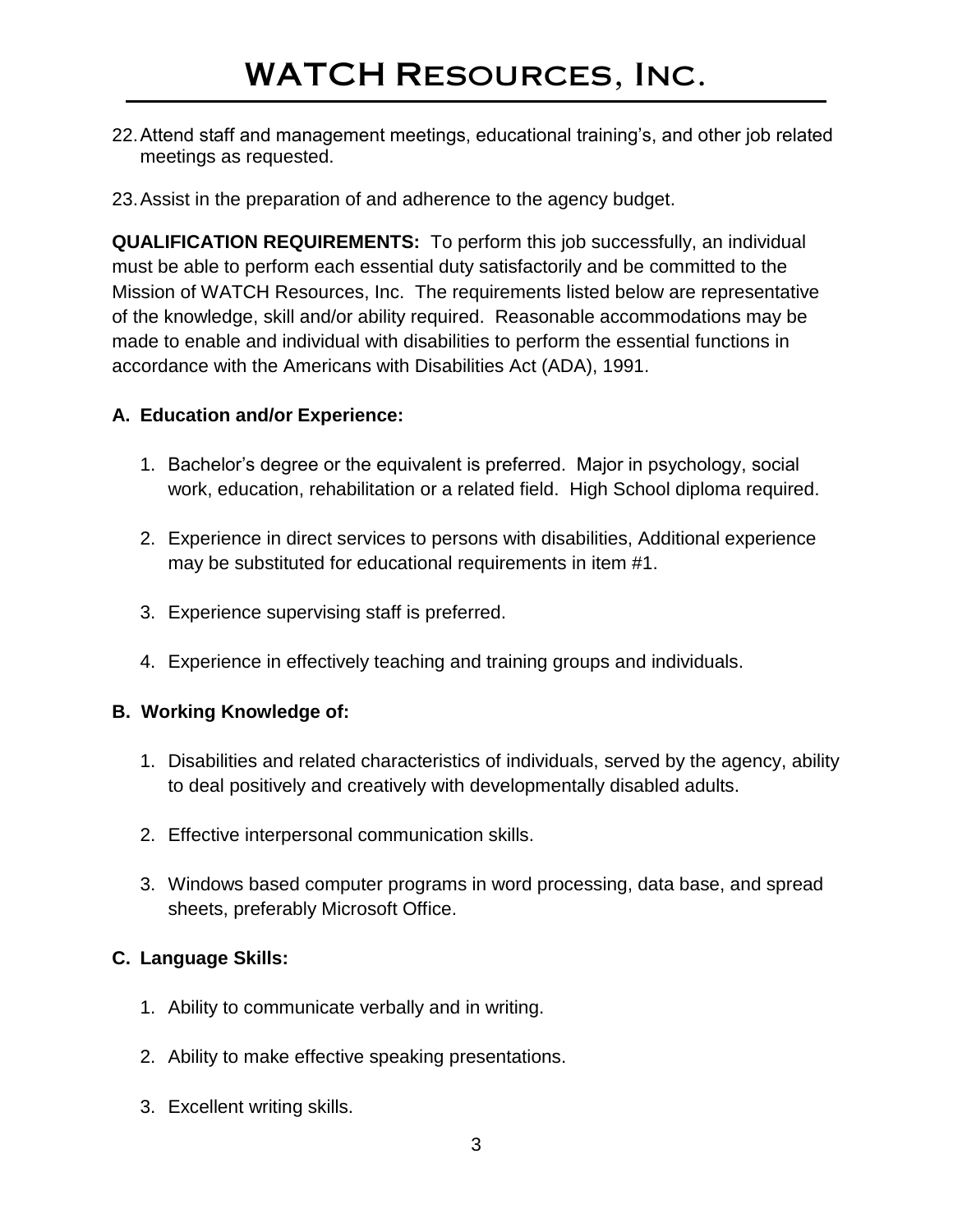#### **D. Reasoning Abilities:**

- 1. Follows written and verbal directions.
- 2. Ability to establish and maintain professional, cooperative relationships with area service clubs and other like organizations to promote WATCH.
- 3. Ability to make effective and timely decisions.
- 4. Ability to establish and maintain professional, cooperative, productive relationships with appropriate agencies, co-workers, Board Members, consumer families, and the general public.
- 5. Report incidents of real or alleged harm, abuse, or behavior changes to Director and appropriate agencies.
- 6. Ability to supervise Instructors.
- 7. Maintain composure and good judgment under stressful situations.
- 8. Ability to understand and assist in the preparation of the annual budget.

#### **E. Certificates, Licenses, Registrations:**

- 1. Must have and maintain a clear driving record determined by a Department of Motor Vehicle record.
- 2. Possession of a California Motor Vehicle Operators Class B License. Must be able to qualify for WATCH Resources, Inc. auto insurance coverage.
- 3. Health screening including a drug and alcohol screening and TB test performed by a WATCH Resources, Inc. designated physician verifying ability to complete job duties and confirming the absence of contagious disease.
- 4. Department of Justice criminal record clearance.
- 5. Possession of or the ability to acquire an American Red Cross First Aid and CPR **Certification**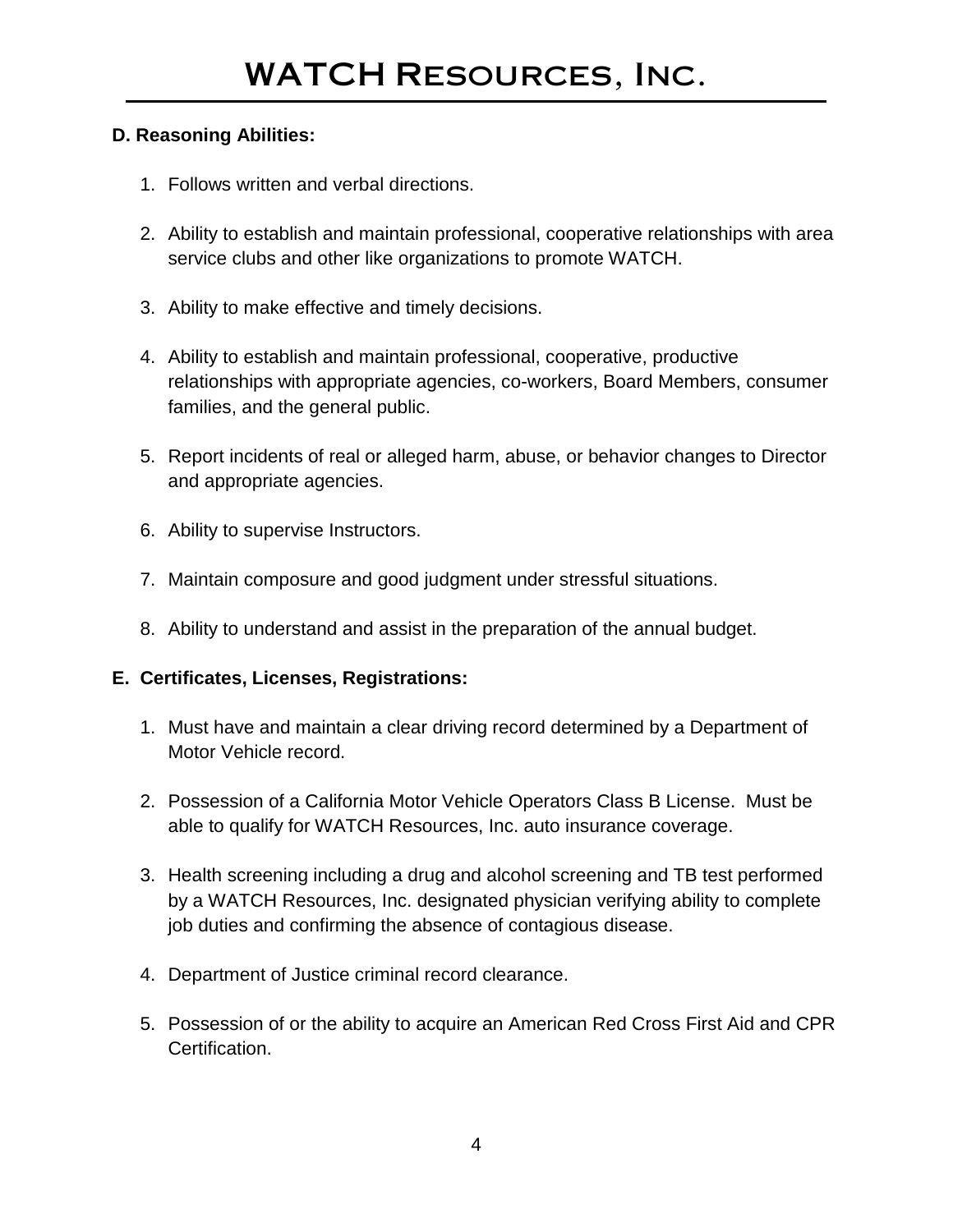**SUMMARY OF CUSTOMARY PHYSICAL DEMANDS:** The physical demands described below are representative of those that must be met by an employee to successfully perform the essential functions of this job. Reasonable accommodations may be made to enable an individual with disabilities to perform the essential functions.

**Frequently (34-66%)** Sitting, standing, walking, bending over, pushing/pulling, lifting/carrying less than 10 lbs., foot controls used, Repetitive hand use and Firm grasping required.

**Occasionally (1%-33%)** reaching overhead, balancing, lifting/carrying 20-50 lbs., Skin/hands in water and exposed to chemicals.

#### **Hazards, Working Conditions, Equipment Used:**

Working Conditions include: High Noise Levels, Walking on Uneven Ground

Possible Exposures include: Dust, Gas, Fumes, Hazardous Materials, Blood/Body Fluids, Marked Changes in Temperature

#### Equipment Used:

- Driving Vehicles/Equipment
	- i. Must be able to drive to and attend events and meetings as well as transport consumers.
	- ii. Commercial C driver license may be required.
- Operating Equipment/Machinery
	- *Computer, Fax Machine, Calculator, Printer/Copier, Telephone*
- Personal Protective Equipment (PPE)
	- i. Safety Equipment *ear plugs, goggles, etc*
	- ii. Equipment specific to job contracts and class activities *landscape equipment, sewing machine, janitorial equipment, etc.*

Regarding Use of Senses: Hearing Impairment Acceptable, Color Vision Impairment Acceptable, Clear Vision at 20 Inches or Less Required, Clear Vision at 20 Feet or More Required.

**Work Environment:** The work environment conditions described here are representative of those the Assistant Director may encounter while performing the essential functions of the job. Reasonable accommodations may be made to enable an individual with disabilities to perform the essential functions.

1) Small to large in-door setting with central heating and air conditioning system, handicap accessible, noise level variable from low to moderately high, lighting provided by artificial means and windows;